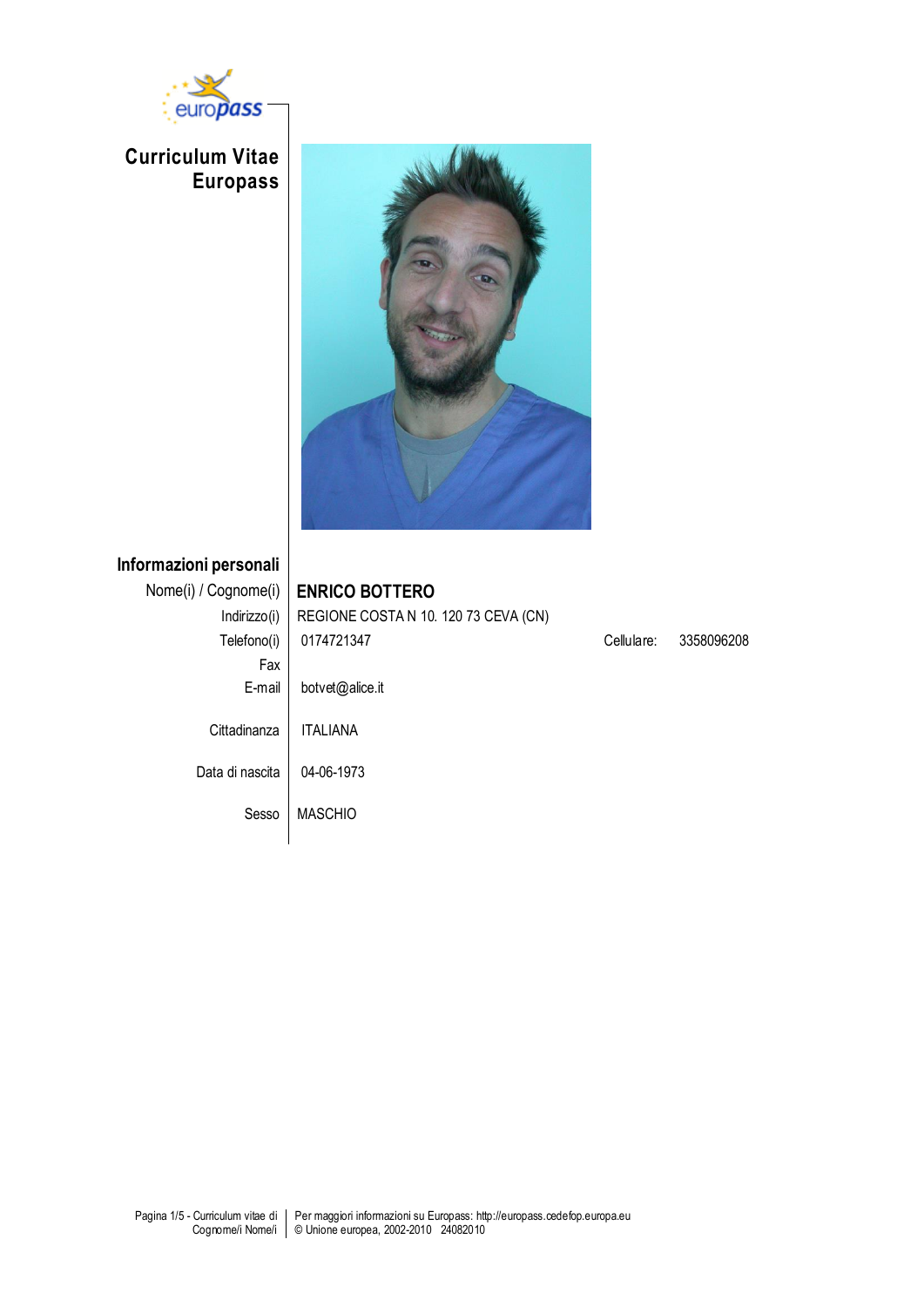| Occupazione<br>desiderata/Settore<br>professionale                                                            | <b>VETERINARIO LIBERO PROFESSIONISTA</b>                                                                                                                                                                                                                                                                                                                                                                                                                                                                                                                                                                                                                                                                                                                                                                                                                                                                                                                                                                                                                                                                                                                                                                                                                                                                                                                                                                                                                                                                                                                                                                                                                                                                                                                                                               |
|---------------------------------------------------------------------------------------------------------------|--------------------------------------------------------------------------------------------------------------------------------------------------------------------------------------------------------------------------------------------------------------------------------------------------------------------------------------------------------------------------------------------------------------------------------------------------------------------------------------------------------------------------------------------------------------------------------------------------------------------------------------------------------------------------------------------------------------------------------------------------------------------------------------------------------------------------------------------------------------------------------------------------------------------------------------------------------------------------------------------------------------------------------------------------------------------------------------------------------------------------------------------------------------------------------------------------------------------------------------------------------------------------------------------------------------------------------------------------------------------------------------------------------------------------------------------------------------------------------------------------------------------------------------------------------------------------------------------------------------------------------------------------------------------------------------------------------------------------------------------------------------------------------------------------------|
|                                                                                                               |                                                                                                                                                                                                                                                                                                                                                                                                                                                                                                                                                                                                                                                                                                                                                                                                                                                                                                                                                                                                                                                                                                                                                                                                                                                                                                                                                                                                                                                                                                                                                                                                                                                                                                                                                                                                        |
| Esperienza professionale                                                                                      | A partire dal 2002 lavora come endoscopista free lance presso numerose cliniche<br>in Piemonte, Liguria e Lombardia ed dal 2019 anche mensilmente in Sicilia.<br>Cliniche con collaborazione continuativa settimanale:<br>Clinica Citta' di Torino, Poliambulatorio Argentina (IM),<br>Cliniche con collaborazione continuativa mensile<br>Ospedale Vet San Francesco (MI), Clinica citta' di Catania (CT)<br>2003-2010: relatore corso di citologia (SCIVAC).<br>2005-2009: relatore percorso di Gastro-enterologia Pet Format p<br>2009-2010-2011-2013-2014-2015-2016: Direttore del corso Scivac di<br>endoscopia Digestiva<br>2009-2010-2011-2013-2014-2015-2016: Relatore al corso Scivac di Endoscopia<br>Respiratoria<br>2012-2018 Relatore al corso Scivac di endoscopia dell'apparato urinario<br>Dal 2013 al 2016: Presidente della Società Italiana di citologia (Siciv)<br>2010: Direttore del corso di gastro-enterologia Scivac<br>Dal 2005 a 2019: Relatore al congresso Nazionale Scivac<br>2011-2016: Relatore al congresso nazionale Merial<br>2012: Direttore del corso di patologia clinica dell'apparato gastro-enterico<br>Dal 2012 to 2020: Direttore del corso di Cardio Respiratorio nel percorso Scivac di<br>medicina Interna<br>Dal 2009 al 2013: Relatore a ) Corsi Regionali Scivac di citologia<br>Dal 2009 to 2016: Relatore a numerosi seminari e corsi Unisvet di Gastro-enterologia,<br>Malattie respiratorie e citologia<br>2019: Orgnaizzatore e Responssbile scientifico del congresso Nazionale di Gastro-<br>enterologia Scivac<br>2020: Direttore del corso avanzato Scivac di Gastro-enerologia<br>2004-2021: Relatore a numerose giornate di Sociatà specialistiche Sciva in ambito di<br>gastro-enterologia, Malattie respiratorie, Endoscopia e citologia |
| Lavoro o posizione ricoperti<br>Principali attività e responsabilità<br>Nome e indirizzo del datore di lavoro | Endoscopista e gastro-enterologo free lance, relatore a congressi e corsi<br>endoscopia; Gastro-enterologia; Malattie Respiratorie, Citologia<br>Regione costa n 10, 12073, Ceva (CN)                                                                                                                                                                                                                                                                                                                                                                                                                                                                                                                                                                                                                                                                                                                                                                                                                                                                                                                                                                                                                                                                                                                                                                                                                                                                                                                                                                                                                                                                                                                                                                                                                  |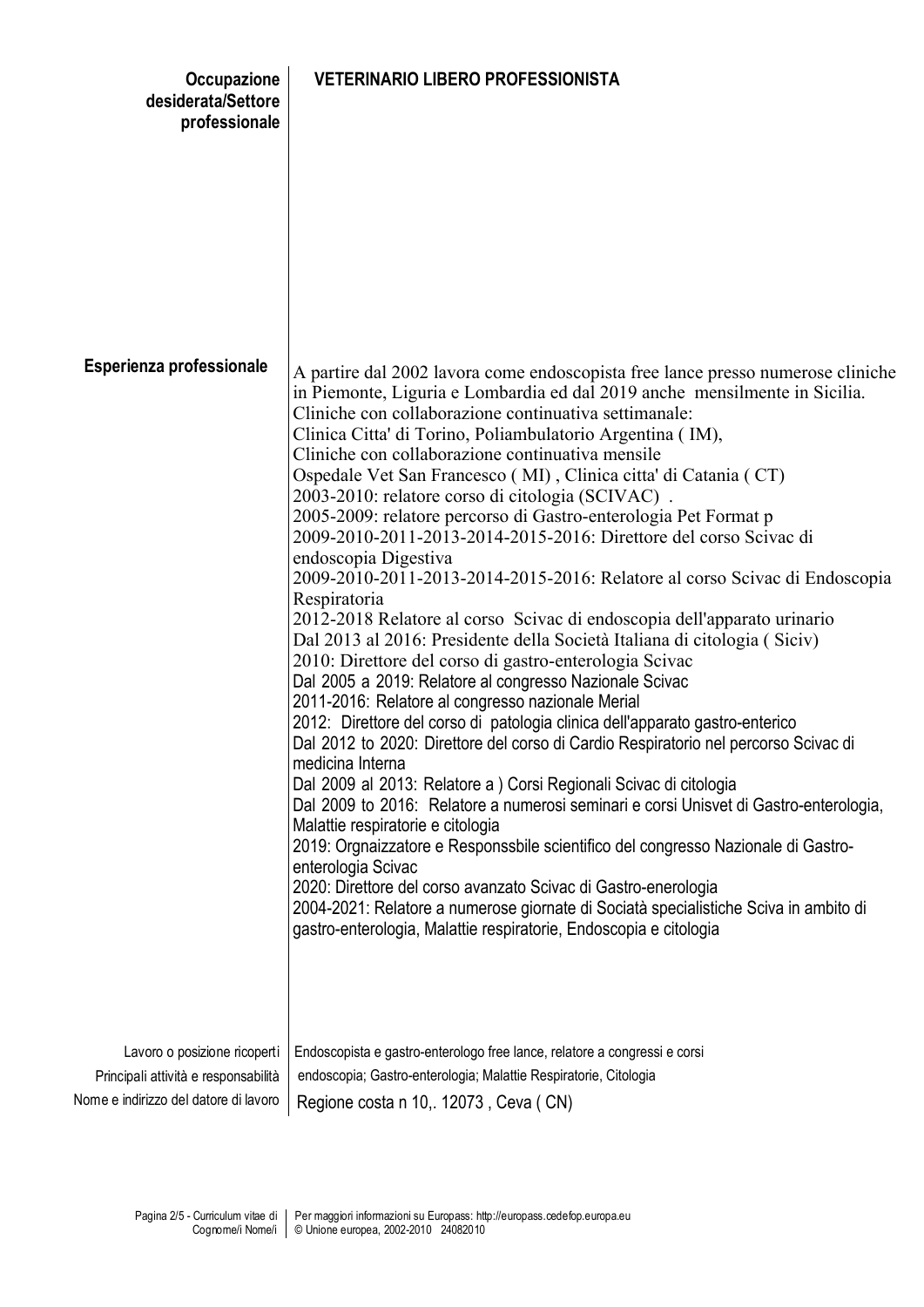| Istruzione e formazione                                                                                                                                                                                                                           |                                                                                                                                                             |  |                         |                |                   |           |                  |  |                |  |  |
|---------------------------------------------------------------------------------------------------------------------------------------------------------------------------------------------------------------------------------------------------|-------------------------------------------------------------------------------------------------------------------------------------------------------------|--|-------------------------|----------------|-------------------|-----------|------------------|--|----------------|--|--|
| Date<br>Titolo della qualifica rilasciata<br>Principali tematiche/competenze<br>professionali possedute<br>Nome e tipo d'organizzazione<br>erogatrice dell'istruzione e formazione<br>Livello nella classificazione nazionale o<br>internazionale | Laureato nel 1997 in medicina Veterinaria, voto: 110/110.<br><b>VMedico Veterinario</b><br>Gastro-enterologia, Endoscopia, Malattie respiratorie, Citologia |  |                         |                |                   |           |                  |  |                |  |  |
| Capacità e competenze<br>personali                                                                                                                                                                                                                |                                                                                                                                                             |  |                         |                |                   |           |                  |  |                |  |  |
| Madrelingua(e)                                                                                                                                                                                                                                    | <b>ITALIANO</b>                                                                                                                                             |  |                         |                |                   |           |                  |  |                |  |  |
| Altra(e) lingua(e)<br>Autovalutazione                                                                                                                                                                                                             | <b>FRANCESE, INGLESE</b><br>Comprensione                                                                                                                    |  |                         |                |                   | Parlato   |                  |  | <b>Scritto</b> |  |  |
| Livello europeo (*)                                                                                                                                                                                                                               | Ascolto                                                                                                                                                     |  | Lettura                 |                | Interazione orale |           | Produzione orale |  |                |  |  |
| Lingua                                                                                                                                                                                                                                            | B <sub>1</sub><br>medium level                                                                                                                              |  | B2 medium level         | B <sub>1</sub> | medium level      | <b>B1</b> | medium level     |  |                |  |  |
| Lingua                                                                                                                                                                                                                                            | B <sub>2</sub><br>medium level                                                                                                                              |  | <b>B1</b> Imedium level | B <sub>1</sub> | medium level      | <b>B1</b> | medium level     |  |                |  |  |
| Capacità e competenze sociali<br>Capacità e competenze<br>organizzative<br>Capacità e competenze tecniche<br>Capacità e competenze                                                                                                                | (*) Quadro comune europeo di riferimento per le lingue<br>medio livello                                                                                     |  |                         |                |                   |           |                  |  |                |  |  |
| informatiche<br>Capacità e competenze artistiche                                                                                                                                                                                                  |                                                                                                                                                             |  |                         |                |                   |           |                  |  |                |  |  |

Altre capacità e competenze

Patente

**Ulteriori informazioni**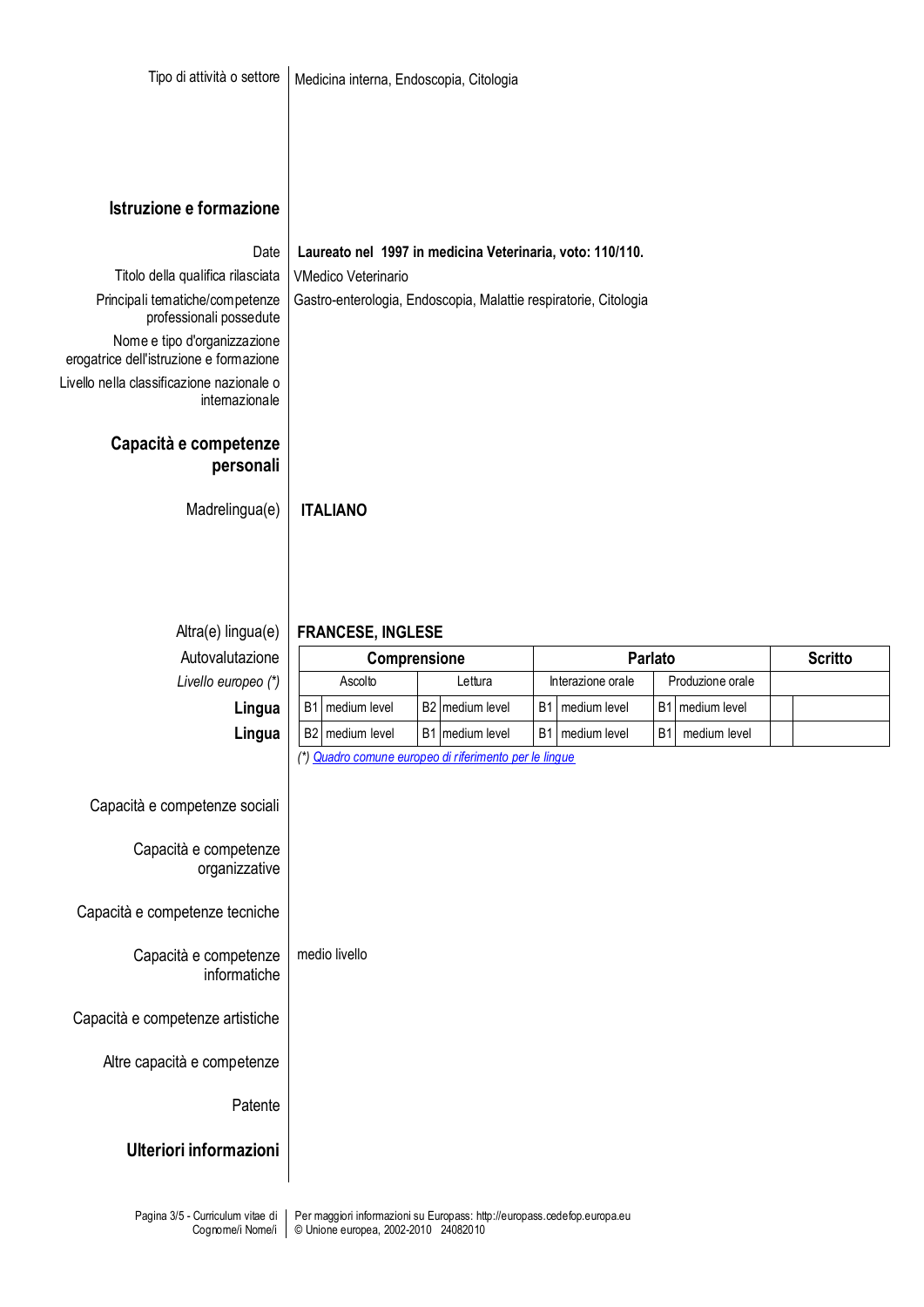## **B Allegati ibliography**

Scientific publications Reports, Short communications, Posters.

2005: Short communication: On a case of Granular Cell Tumor at the level of the vocal cords in a

6 year old male collie. Proceedings of the 50th Scivac National Congress, Rimini, 2005.

2006: Short communication: Papular cutaneous lesions with cytological finding of organisms

Leishmania spp. In 10 young subjects. Proceedings of the 53rd Scivac National Congress, Rimini, 2006. 2006: Report: cytological diagnosis of nasal and nasopharyngeal diseases by crushing fromendoscopic biopsy. Proceedings of the 53rd Scivac National Congress, Rimini, 2006.

2007: Short communication: cytological picture of 11 cases of cat nasal polyposis.

Proceedings of the 55th Scivac national congress, Medicina Felina, Milan 2-4 March 2007.

2007: Short communication: Cat rhino-sympathetic neoformations: retrospective evaluation on

30 cases. De Lorenzi D., Bottero E. Proceedings of the 55th Scivac national congress, Medicina Felina,Milan 2-4 March 2007.

2007: Poster. Retrospective study of 124 cases of canine leishmaniasis: clinical and diagnostic aspects.

Poggi M., Bottero E, et al. Proceedings of the 56th Scivac National Congress, Rimini, 2007.

2007: Report: Operative endoscopy: foreign bodies and esophageal strictures in dogs and cats. Acts

of the 56th Scivac National Congress, Rimini, 2007.

2009: Specialized cytology workshop: gastrointestinal cytology.

2010: Cat respiratory disorders: how endoscopy helps us in the correct diagnostic process. Rimini 2010. Scivac National

2010: Regurgitation and vomiting: two similar symptoms for different pathologies. Clinical and diagnostic approach. Rimini 2010. National Scivac 2011: How to optimize endoscopy in the management of complex gastrointestinal clinical cases. Riccione 2011 Merial 2011: Regurgitation: the same symptom for very different pathologies. Meriale 2011, Riccione.

2012: Non-neoplastic nasal neoformations: is there something new? Milan National Scivac.

2012: Clinical approach to weight loss, vomiting and diarrhea in dogs and cats. Milan National Scivac.

2012: Dioidi laser in veterinary medicine. National Scivac Rimini.

2013: Airway cytology of the cat: how to perform it and how to interpret it. National Scivac Rimini.

2013: Lymphoma in dogs, a complex diagnosis involving the national Scivac Rimini gastroenterologists. 2013 Specialist workshop: What has changed in gastroenterology in the last 2-3 years. National Scivac Rimini Membership in Scientific Societies: Italian Cultural Society Veterinary Animals Companions (SCIVAC) (1997 - current)

1. Bergero D., **Bottero E.**, De Bernardi M., Tarantola M., Bracco P., Bonello D.:nutrition and oral

pathologies, survey in Italy Veterinaria Anno 13, n. 4, 1999ù

- 2. **Bottero E**., Catarella S., Rossi G. On a case of carcinoma of pancreatic origin with a mesenteric site. Veterinaria, Anno 19, n. 4, Agosto 2005.
- 3. B**ottero E.**, Poggi M., Viglione M. Papular lesions induced by Leishmania spp. in 8 young dogs. Veterinaria, Anno 20, n. 1, Febbraio 2006.
- 4. Bonfanti U., Bertazzolo W., **Bottero E.**, De Lorenzi D., Marconato L., Masserdotti C., Zatelli A, Zini E. Diagnostic value of cytologic examination of gastrointestinal tracttumor in dogs and cats: 83 cases ( 2001-2004). J Am Vet Med Assoc. 2006 Oct 1;229(7):1130-3.
- 5. Rossi G, Tarantino C, Taccini E, Renzoni G, Magi GE, **Bottero E.** Granular cell tumor

6. affecting the left vocal cord in a dog. J Comp Pathol. 2007 Jan;136(1):74-8. Epub 2007Jan 26. **Bottero E.**, Bertoncello D., De Lorenzi Dretrospective study of 23 cases of oesophageal foreign bodies treated herndoscopically. Veterinaria, anno 21, n. 4, Agosto 2007

- 7. Delorenzi D, Bertoncello D, **Bottero E.** Squash-preparation cytology from nasopharyngeal masses in the cat: cytological results and histological correlations in 30 cases. J Feline Med Surg. 2007 Sep 12.
- **Bottero E,** Catarella S. Nasopharyngeal polyp with atypical clinical presentation in a cat. Summa. Anno 25, n.1: 55-58. 2008 8.
- **Bottero E,** Bertoncello D., De Lorenzi D. Retrospective study of 18 cases of nasopharyngeal stenosis in the cat. Veterinaria, anno 22, n.2, Aprile 2008. 9.
- **Bottero E,** Pengo G., Sormani MP, Gallina AM. Use of a supplement based on Lactobacillus Acidophilus strain LB and nucleotides in inflammatory bowel disease of the dog.Summa, vol. 26, pp.25-30, Giugno 2009. 10.
- 11) **Bottero E**, Bellino C, De Lorenzi D, Ruggiero P, Tarducci A, D'Angelo A, Gianella P) Clinical evaluation and endoscopic classification of bronchomalacia in dogs. J Vet Intern Med. 2013 Jul-Aug;27(4):840-6.. Epub 2013 May 6.
- 12) Author of the book: **Gastroenterology of the dog and cat 1st ed**., 607 pagg., 300 ill., Poletto Editore, Maggio 2013
- 13) Author of the book: **Endoscopy in small animal**  Testo atlante BOTTERO- RUGGIERO1° ed., 328 pagg., 1000 ill., Poletto Editore, Maggio 2011
- Differentiating feline inflammatory bowel disease from alimentary lymphoma in duodenal endoscopic biopsies. Sabattini S, Bottero E, Turba ME, Vicchi F, Bo S, Bettini G. J Small Anim Pract. 2016 Aug;57(8):396-401. 14)
- 15) Diode laser ablation of a tracheal osteochondroma in a dog. Bottero E, Cagnasso A, Gianella P. J Small Anim Pract. 2016 Jul;57(7):382-5.
- 16) Is Serum Total LDH Evaluation Able to Differentiate between Alimentary Lymphoma and Inflammatory Bowel

Disease in a Real World Clinical Setting? Terragni R, Morselli-Labate AM, Vignoli M, Bottero E

Brunetti B, Saunders JH. PLoS One. 2016 Mar 17;11(3):e0151641.

17) Diode laser treatment in a case of congenital tracheoesophageal fistula in a young dog. **Bottero E**, Manassero E, De LorenziCan Vet J. 2019 May;60(5):472-476.